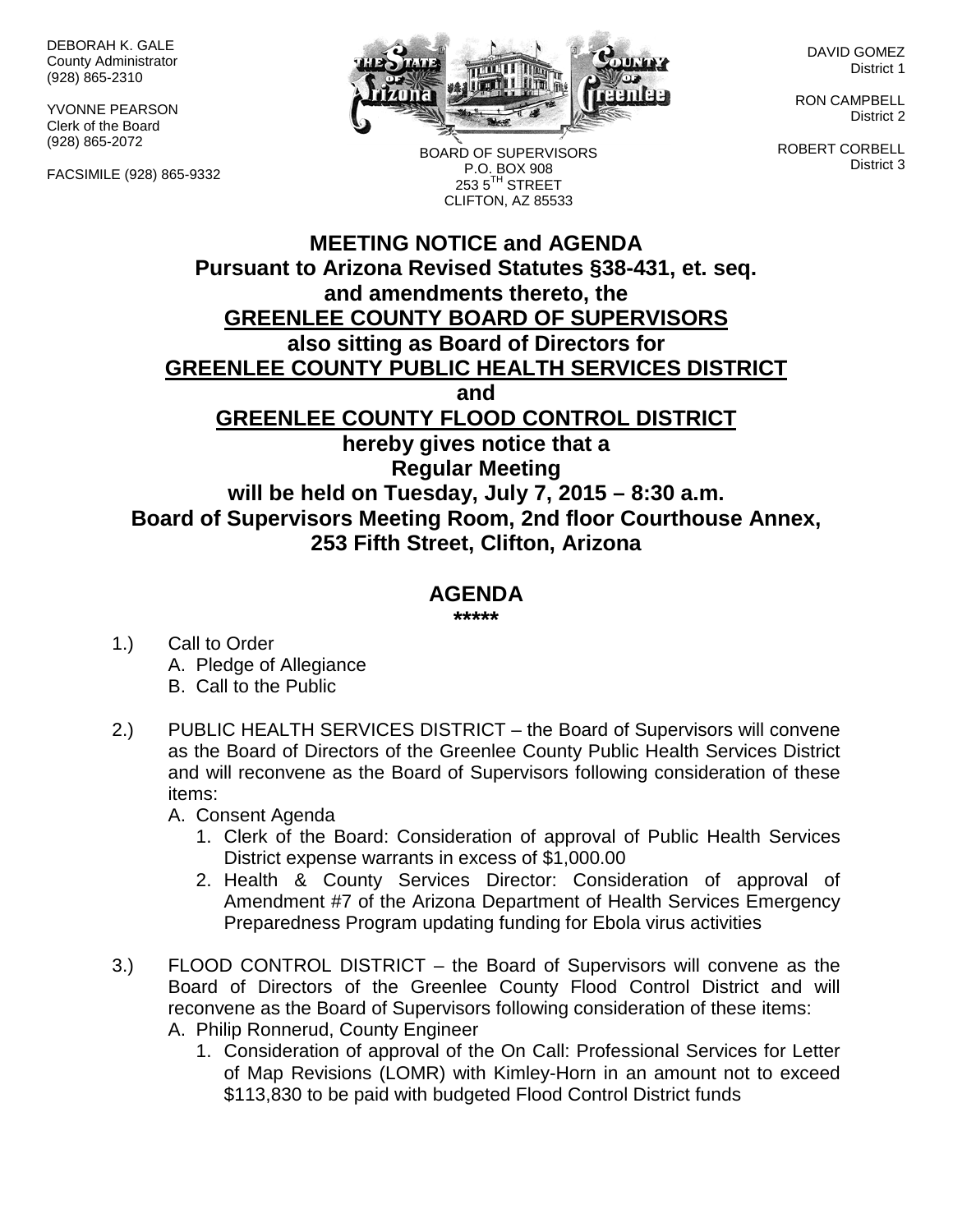- 4.) Carol Telles, Clifton Ranger, Apache-Sitgreaves National Forest A. Clifton Ranger District Update
- 5.) Karen Soohy, County Librarian A. Greenlee County Library System Annual Report
- 6.) Presentation of the 2015-16 Greenlee County Tentative Budget
- 7.) Consideration of Adoption of the 2015-16 Greenlee County Tentative Budget
- 8.) Ákos Kovach, Economic Development Coordinator A. Economic Development Planning Update
- 9.) Philip Ronnerud, County Engineer
	- A. Consideration of approval of Amendment #2 of the Fairgrounds Road Waterline Planning and Design Project with Souder, Miller & Associates for Construction Administration in the amount of \$3,000.00 to be paid with budgeted Capital Improvement funds
- 10.) Kay Gale, County Administrator
	- A. Consideration of approval of the distribution of Secure Rural Schools funds
	- B. County and State budget and legislative issues
	- C. Calendar of Events
- 11.) Consent Agenda
	- A. Clerk of the Board: Consideration of approval of minutes to previous meetings – 06/16/15; 06/26/15; 06/30/15
	- B. Clerk of the Board: Consideration of approval of expense warrants in excess of \$1,000.00 – Vouchers: 1075; 1076; 1077; 1079; 1080; 1083; 1084; 1000
	- C. Clerk of the Board: Consideration of adoption of Resolution 15-07-01 authorizing the Treasurer to invest and reinvest all monies as authorized by law for fiscal year beginning July 1, 2015 and ending on June 30, 2016 pursuant to Arizona Revised Statutes §35-327.G
	- D. Clerk of the Board: Consideration of adoption of Resolution 15-06-03 authorizing a new checking account with National Bank of Arizona for the Greenlee County Eventbrite Account.
	- E. Superior Court Judge: Consideration of approval of Indigent Representation Contracts for fiscal year 2015-16 for: Carolyn Clark; Daisy Flores; Rebecca Johnson; Josi Lopez; Michael Peterson; Christopher Stavris; Jeremy Waite
	- F. County Attorney: Consideration of approval of the fiscal year 2015-16 Arizona Criminal Justice Commission Crime Victim Compensation Program Grant Agreement